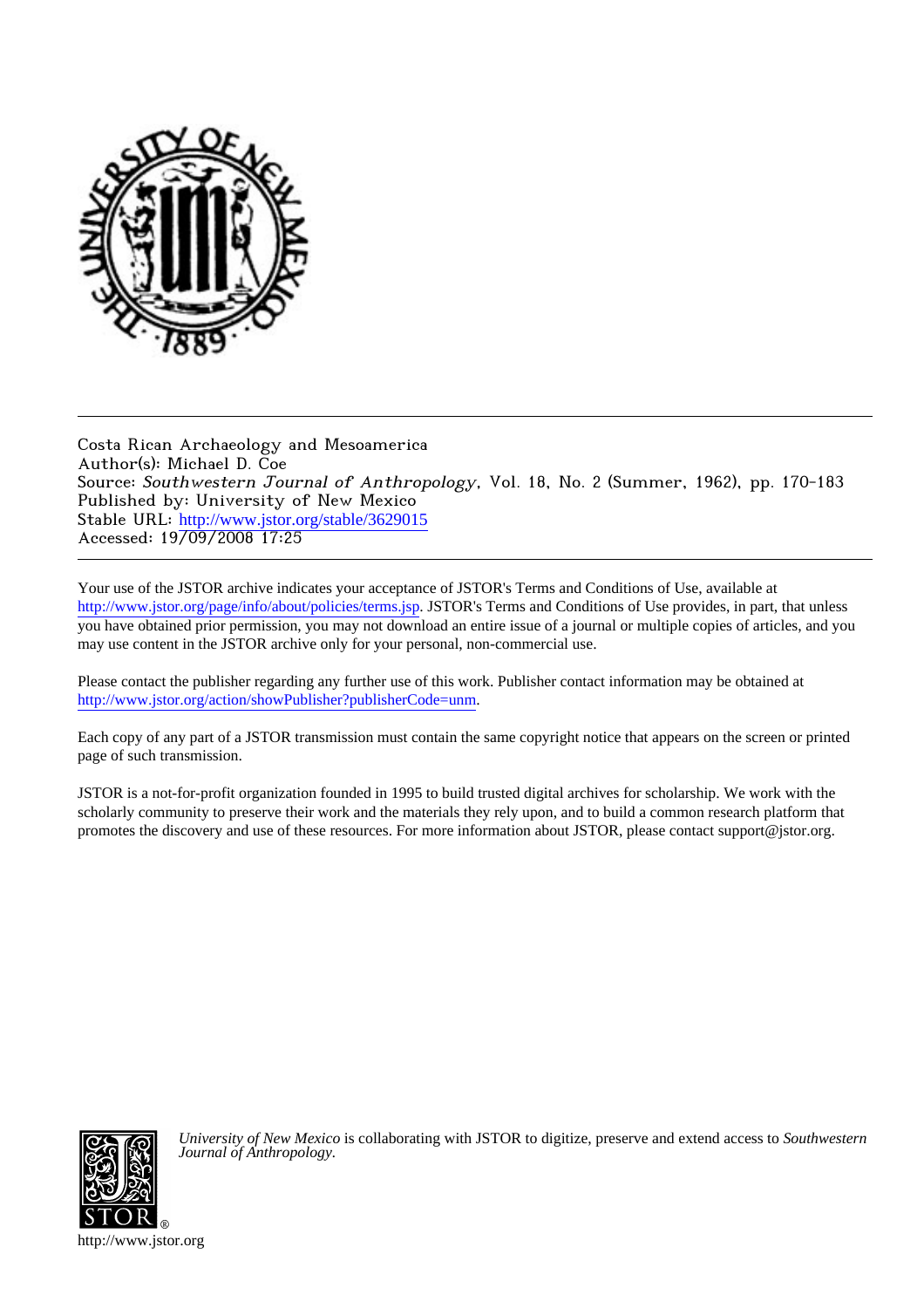**BRIEF GLANCE at a linguistic map of Central America (Fig. 1) will make it clear that Costa Rica was aboriginally a frontier country. Within the sub-region which we propose to call Greater Nicoya were a number of languages of purely Mesoamerican affiliation. Chorotegan languages, belonging to the larger Oto-Manguean family centered in southern Mexico, were spoken at the time of the Conquest in a scattered distribution from the Bay of Fonseca down to the Nicoya Peninsula of Costa Rica proper. Moreover, almost all of the Rivas Peninsula as well as Ometepe Island of Nicaragua were occupied by the Nahua-speaking Nicarao; as a matter of fact, scattered enclaves of Nahua speakers were located as far south as the Atlantic coast of Panama.1** 

**Both the Nicarao and the Chorotegans stressed that they were not the ancient inhabitants of the region, having arrived not many centuries past from a homeland in Mexico. As confirmation of their own testimony, it should be noted that they were maize farmers, had elaborate markets, wore padded cotton armor, fought with clubs set with small flint blades, practiced human sacrifice and selfmutilation, and had permanent temples. The Nicarao even had the 260-day calendar, the volador ceremony, and a pantheon of Mexican gods. In other words, they were thorough-going Mesoamericans.2** 

**In contrast with Greater Nicoya, in most of Isthmian Central America below the Nicoya Peninsula languages of the Chibchan group, a linguistic family heavily represented in northwestern South America, were spoken. Among these tribes, sweet manioc rivaled maize as a staple, foods were prepared with the mortarand-pestle of wood rather than the familiar metate-mano of Greater Nicoya, and there were many obviously southern traits, such as palisaded villages, the wearing of the penis sheath, drinking bouts during ceremonies, and head-taking.** 

**This distribution has suggested to many students that Costa Rica was the real meeting place between the cultures of North and South America. In the original definition of Mesoamerica as proposed by Kirchoff, the boundaries of that great culture area actually dip down to include Greater Nicoya. Now, this makes admirable sense when only the ethnographic present is considered, but a question which logically comes to mind is this: if the Chorotegans and the Nicarao were** 

**<sup>1</sup> Lothrop, 1926, pp. 20-25.** 

**<sup>2</sup> Lothrop, 1926, pp. 30-86; Chapman, 1960; Stone, 1959.**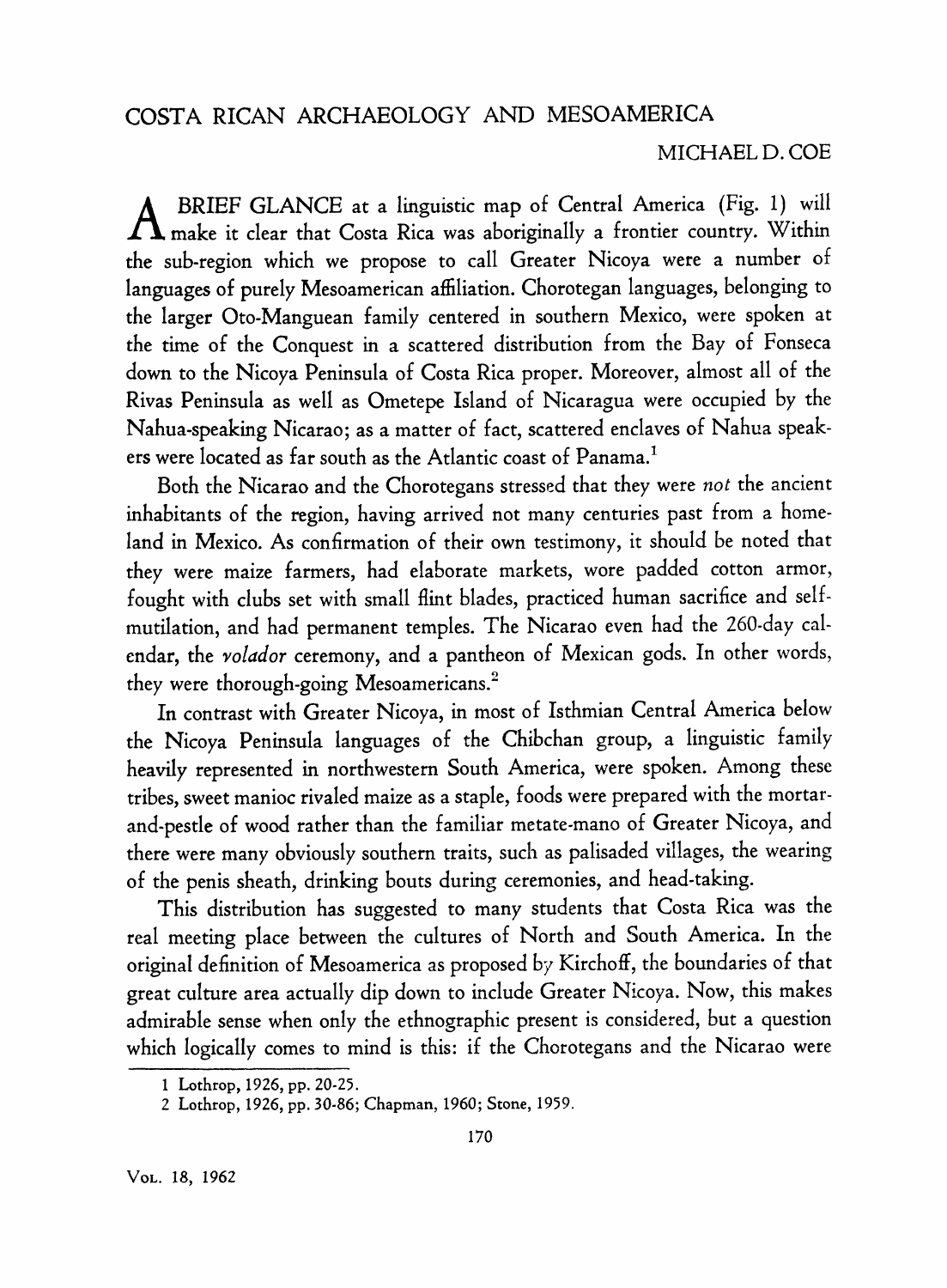**recent arrivals in the south, was the southern frontier of Mesoamerica in the very distant past exactly where it was in 1522 AD? Or was it once very much to the north? Furthermore, just when did the above-mentioned tribes arrive in Greater Nicoya, and from what region in Mexico were they derived? These are questions that present and future archaeology in Greater Nicoya perhaps can answer.** 



**FIG. 1. Linguistic Distribution in Central America** 

**But the most significant of all the problems to be investigated in Costa Rica is that of the cultural interplay between Mesoamerica as a whole, and the rest of Nuclear America. Part of the story of inter-areal contact certainly can be traced in Greater Nicoya. However, most of Costa Rica culturally lies within that**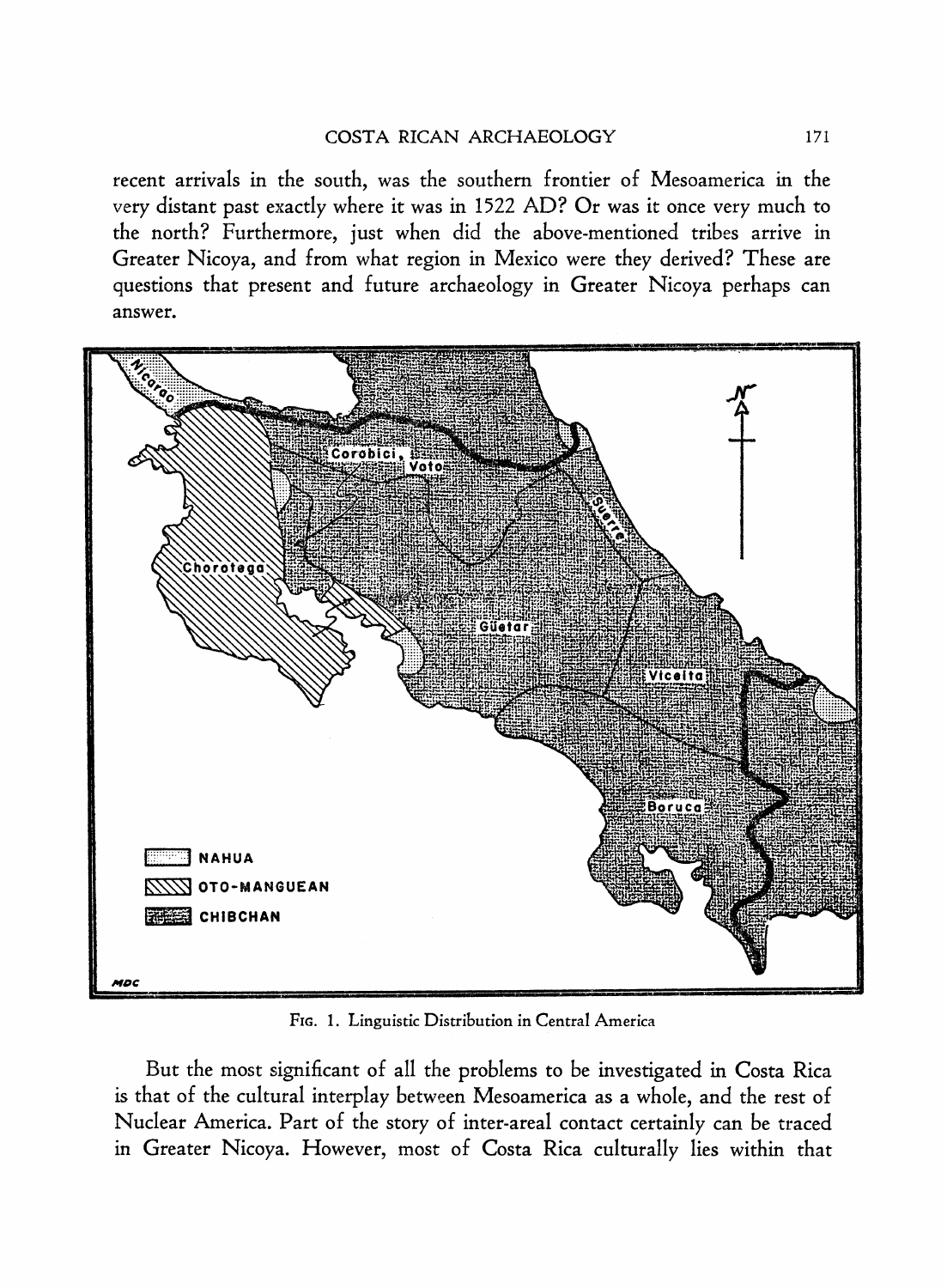enormous and complex twilight zone termed by Willey<sup>3</sup> and others the "Inter**mediate Area", extending the entire distance from Nicoya to the borders of Ecuador and Peru. Within that great province, there were no socio-political units**  greater than what Steward and Faron<sup>4</sup> have termed "warring chiefdoms", and the **exceptionally provincial nature of such an organization is reflected in the exceedingly diverse nature of the archaeological remains, a complexity which makes largescale correlations within the Intermediate Area quite difficult. Part of this diversity is almost certainly dictated by the geography and ecological potential of the area, which is unusually varied because it lies along the volcanic backbone of the New World tropics. As a route for overland travelers between North and South America, the Intermediate Area would have offered few inducements. This is difficult terrain for travel, with swampy jungles in the lowlands and passes of 12,000 feet altitude in the highlands.** 

**One might reasonably expect that because of the difficulty of foot travel, the major contact between ancient peoples in Mesoamerica and the Andean Area would have been by sea; this seems to have been the case, as evidenced by recent excavations in Guatemala and Ecuador. This contact may have begun as early as 1500 BC and continued as late as the Spanish conquest, mainly along the Pacific Coast of Nuclear America.5 But does this mean that no important interchange ever took place through the Intermediate Area? This problem can be investigated in Costa Rica.** 

**As in the rest of the Intermediate Area, stratigraphic excavations and concern with problems of cultural sequence are in their infancy in Costa Rica. For only the "Mesoamerican" part of the country, that is, Greater Nicoya, do we have any clear idea of pre-historic development. The beginnings of a sequence for the southeastern sub-region of the country have been established by the work of Lothrop, but are as yet unpublished. Elsewhere, we must attempt to align various ancient remains, particularly those revealed by the brilliant excavations of C. V. Hartman6 at the turn of the century, within the framework provided by Greater Nicoya. This is not entirely impossible, since trade items of Nicoya origin occur with some frequency in the Costa Rican highlands, and certain Greater Nicoya ceramic traits appear to have horizon significance. At the upper end of the time scale, contact period sites can be identified by the appearance of Spanish trade goods, such as glass beads which occur in graves.** 

**<sup>3</sup> Willey, 1959.** 

**<sup>4</sup> Steward and Faron, 1959, pp. 202-238.** 

**<sup>5</sup> Coe, 1960.** 

**<sup>6</sup> Hartman, 1901,1907a.**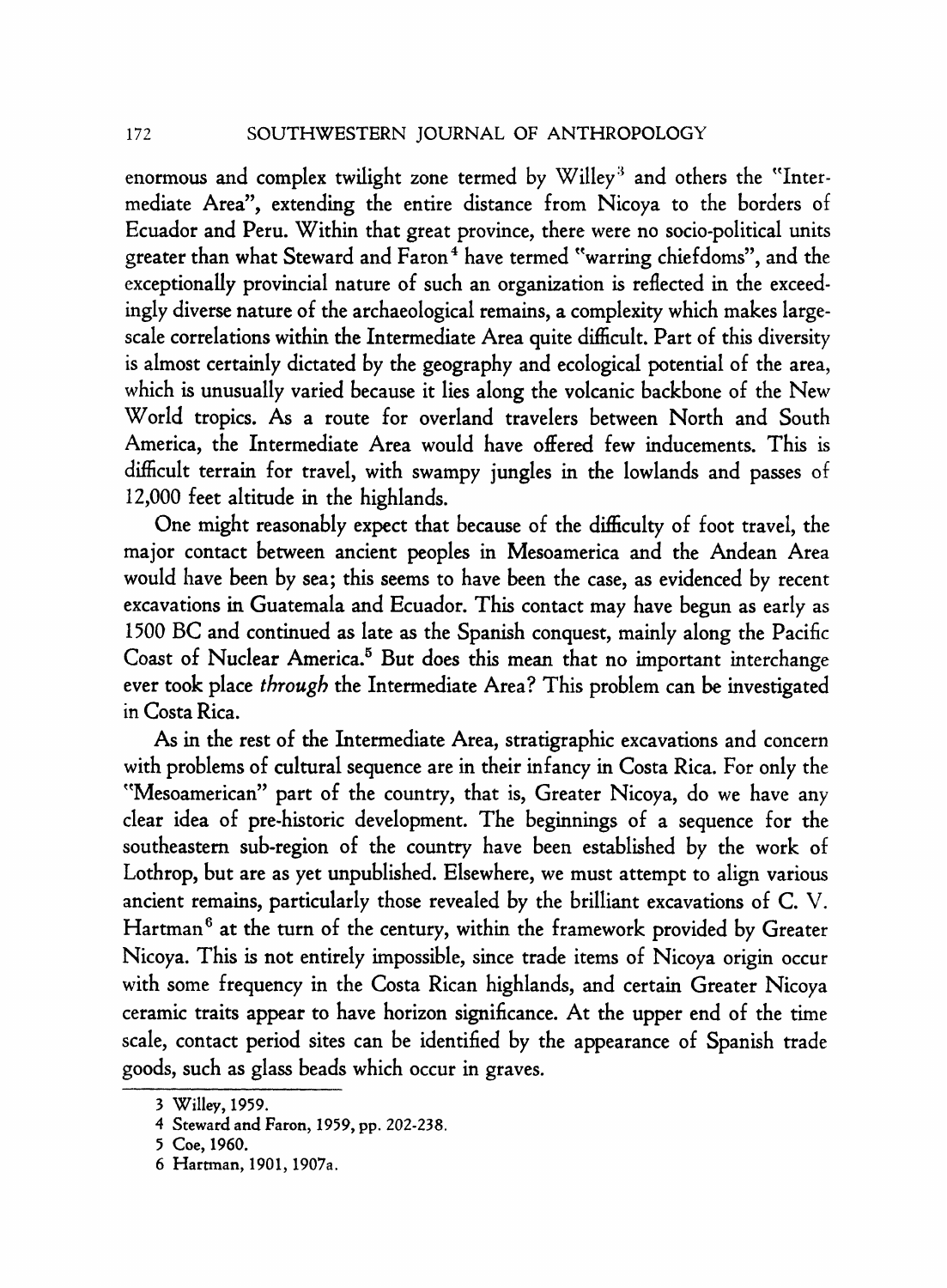

**FIG. 2. Distribution of Archaeological Subdivisions in Costa Rica** 

**Tentatively, Costa Rica has been divided into five major sub-regions (Fig. 2, 3), although these will be modified as the archaeology becomes better known. These are Greater Nicoya, already mentioned; the Central Plateau, which includes the high valleys around San Jose and Cartago; the Old Line, which is a portion of the Atlantic slope of the Costa Rican highlands; Diquis, in the southeastern lowlands near the Pacific; and Chiriqui, lying athwart the Costa Rica-Panama border.** 

**The sequence now known for Greater Nicoya is the result of research carried out by Baudez, Coe, Norweb, and Willey, and will be briefly reviewed here.7** 

**<sup>7</sup> Paper read by Albert Norweb and Gordon R. Willey at the Annual Meeting of the American Anthropological Association, Philadelphia, 1961. The field work of Coe, Norweb, and Willey was part of a project of the Institute for Andean Research, supported by a grant from the National Science Foundation.**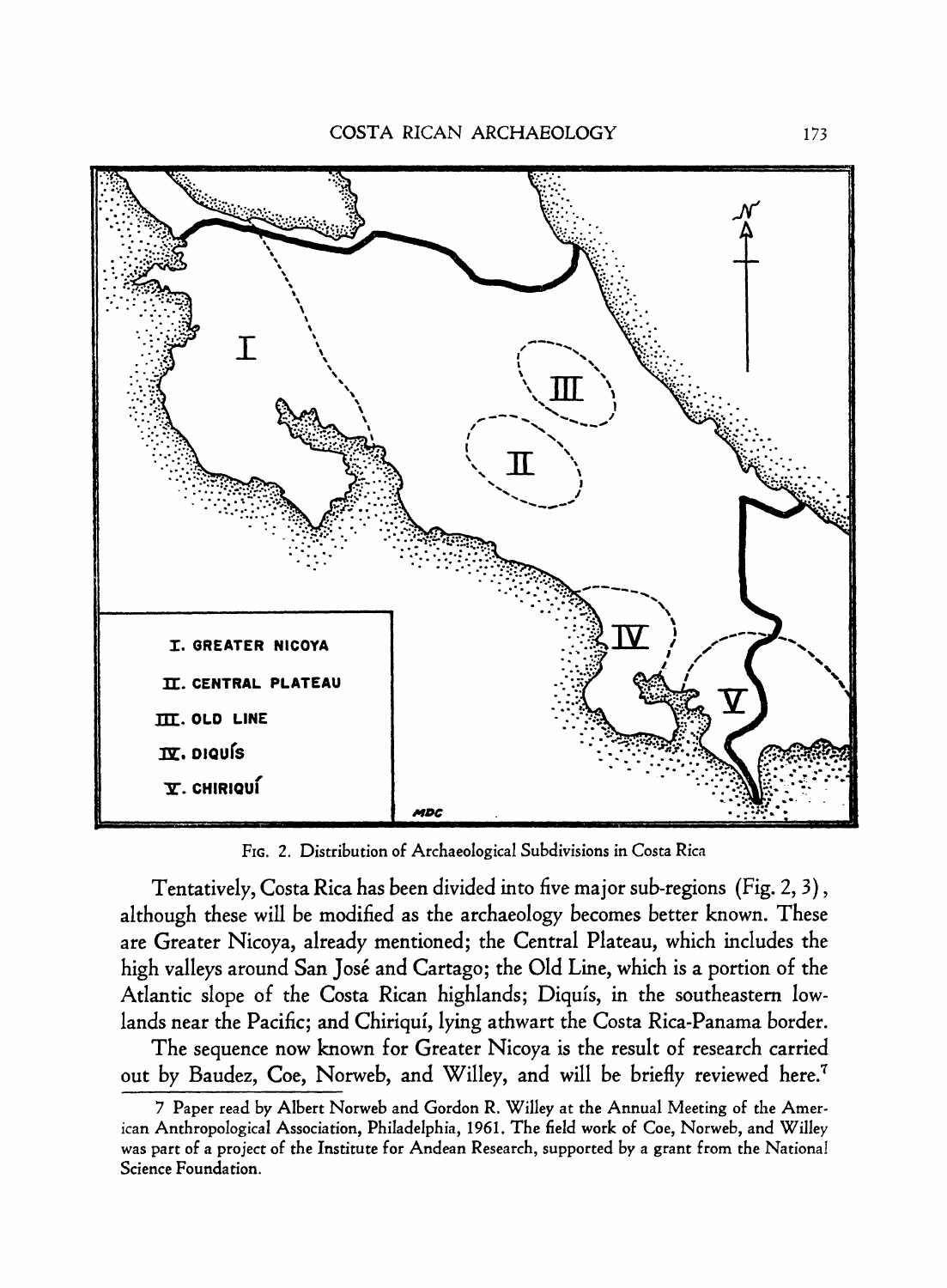**The earliest period thus far defined is the Zoned Bichrome period, which extends from about 0 to 300 AD. The ceramics of this period were decorated in two colors, usually red-and-black, outlined by engraved or incised lines. Other decorative techniques include dentate rocker-stamping, fork punctation, and the use of a multiple brush to produce wavy black or red lines. Small handmade figurines are also known.8** 

**The Early Polychrome period has been divided by Baudez and myself into two sub-periods, mainly on the presence in the lower levels of some Tempisque River sites of a distinctive ceramic complex characterized by painted linear designs. But in general the period has a good deal of fine polychrome pottery embellished with bold and somewhat geometric motifs, as well as well-made, hollow figurines in the same style. Of definite Early Polychrome affiliation are the magnificent metates, jade celts, mace heads, and other artifacts recovered by Hartman from secondary graves at Las Huacas on the Nicoya Peninsula.9 According to our chronology, partly based on radiocarbon dates, Early Polychrome extends from the 4th century AD to about 750 AD.** 

**Characterizing the Middle Polychrome period are many of the so-called**  "Nicoya Polychromes" which are depicted in Lothrop's great compendium;<sup>10</sup> **in particular, the Mora and Papagayo types are represented in abundance. In some sites on the coast, modeling and incising of monochrome vessels reaches great artistry. This period not only represents the peak of population density in Greater Nicoya, but also marks a cultural peak, with large-scale stone sculpture appearing for the first time in the form of the well-known alter-ego representations, stone effigy seats and other works. We interpret this efflorescence in part as a result of exploitation of the purple-dye resources of the coast. In time, the period extends from about 750 AD to 1000 AD or perhaps a little later.** 

**Late Polychrome marks a retrogression both in culture and in population, perhaps reflecting disturbances which we have reason to believe were taking place. The period is protohistoric to historic, extending probably a few decades beyond the Spanish Conquest itself, as demonstrated by Spanish goods found in association with the characteristic pottery type, Luna Polychrome.11 Much monochrome pottery was produced at this time; the usual color was black and the vessels were highly modeled, with extensive applique ornament. Shoe-shaped vessels appear** 

**<sup>8</sup> Coe and Baudez, 1961.** 

**<sup>9</sup> Hartman, 1907a.** 

**<sup>10</sup> Lothrop, 1926. As examples of characteristically Middle Polychrome vessels shown in this volume, see plates 14, 41, 46, and 81. Early Polychrome types are represented by plates 40, 69, 75, and Figs. 72, 73, 75.** 

**<sup>11</sup> See Lothrop, 1926, pl. 88.**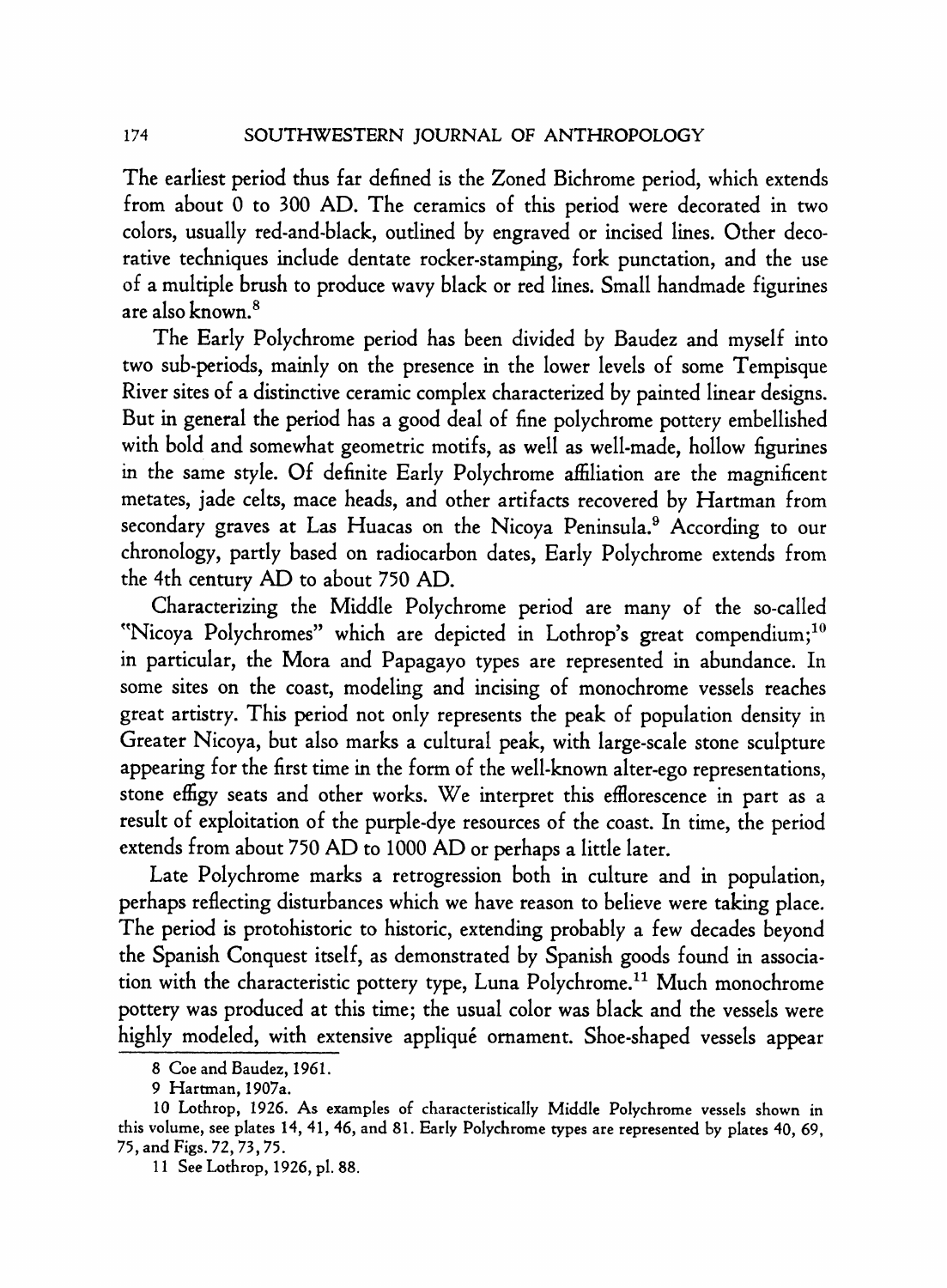**also at this time. There is little reason to doubt that in Costa Rica proper, at any rate, these remains represent the culture of the Chorotega themselves, whose modeled black pottery was praised so extravagantly by the Spaniards.** 

**I will mention briefly the probable time placement of other archaeological manifestations, as they are known in terms of the Greater Nicoya sequence. In the Central Plateau, an extravagantly modeled, largely monochrome pottery termed Curridabat Ware may be the earliest material thus far.12 More clearly placed in our scheme are the stone cist cemeteries associated with distinctive sculptures, excavated by Hartman near Cartago.13 The earliest of these burial grounds, or graves within them, sometimes have obvious trade pottery of Middle Polychrome date from Greater Nicoya. The very latest, the cemetery of Orosi, has glass beads in one grave.14 Glass beads placed in one of the graves at the rich burial ground of Mercedes, in the Old Line, offer evidence that the whole cemetery was in use after the Spanish conquest, and that the famous stone sculpture associated with the site is very late indeed.l5 There is no reason to believe that these late materials from the Central Plateau and the Old Line were produced by any other than the historic inhabitants of the region, the Chibchan-speaking Giietar.** 

**Until Lothrop's work in the Diquis zone is published, little can be said about the succession in southern Costa Rica. But it is clear that several phases are present in his cuts, extending from a very early ceramic culture with clear affinities both to Zoned Bichrome and to the obviously ancient Scarified Ware Complex of the Chiriqui zone, through something like the Middle Polychrome Period, to the protohistoric period, characterized by Palmar-style sculpture.16 In Chiriqui country, Haberland's Aguas Buenas complex is probably later than the Scarified Ware complex, and has resemblances to the Zoned Bichrome cultures of Greater Nicoya, but is difficult to place in general and may represent a mixture of several distinct archaeological phases.l7 The "Classic" Chiriqui pottery types, such as Alligator Ware, definitely are very late, the latter having even been found associated with iron tools.18.** 

**Thus far, the Mesoamerican affiliation of these Costa Rican cultures has not been discussed. Nevertheless, resemblances are present, and are especially close** 

**<sup>12</sup> Hartman, 1907b.** 

**<sup>13</sup> Hartman, 1901, pp. 51-186.** 

**<sup>14</sup> Hartman, 1901, pl. 60 (Grave 43).** 

**<sup>15</sup> Hartman, 1901, pl. 5 (glass beads in Grave 5).** 

**<sup>16</sup> These statements are based on the paper given by S. K. Lothrop at the Annual Meeting of the Society for American Archaeology, New Haven, 1960, and on photographs kindly provided by Dr. Lothrop.** 

**<sup>17</sup> Haberland, 1959.** 

**<sup>18</sup> Stone, 1958, fig. 7.**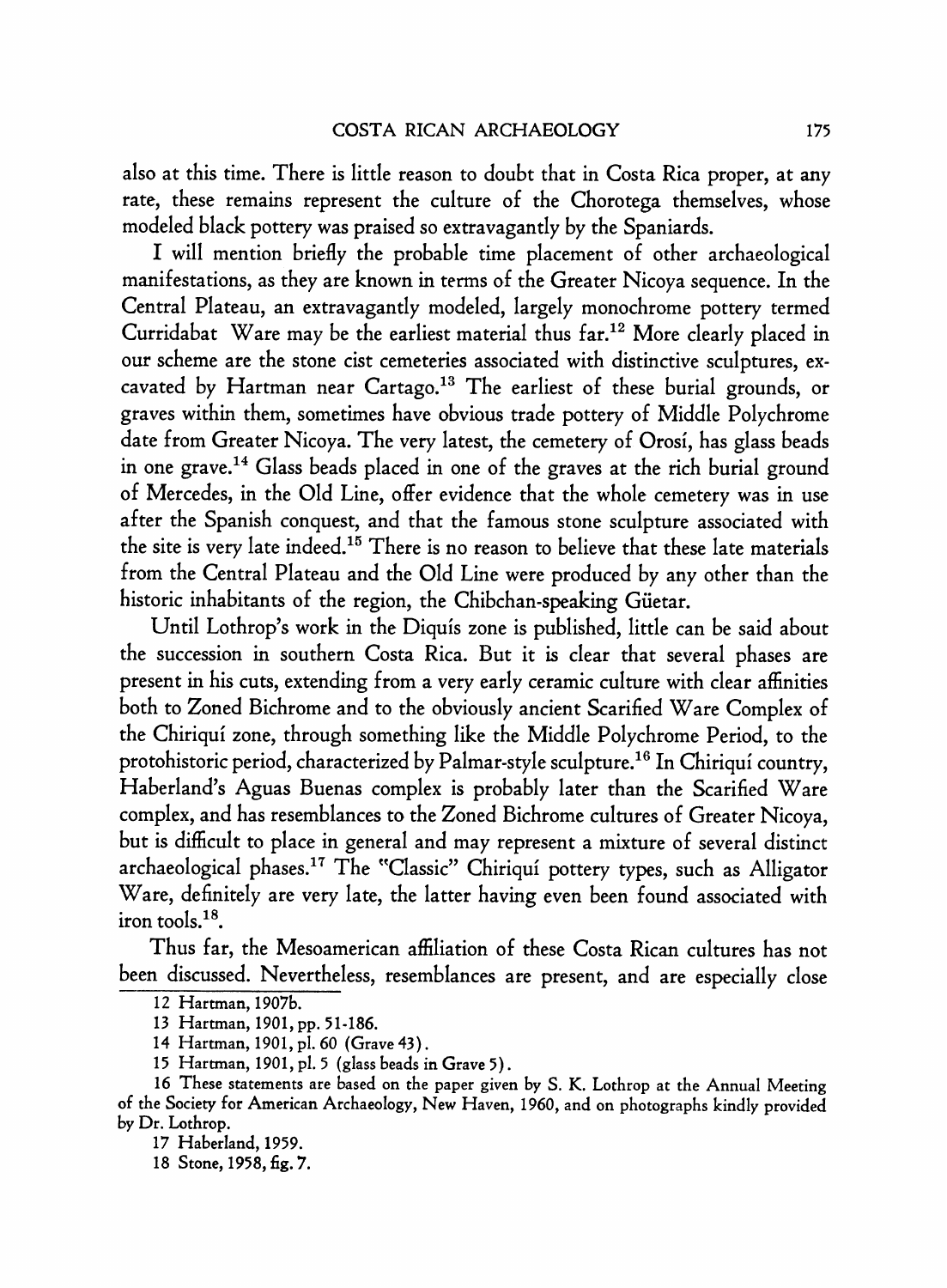**and frequent for Greater Nicoya. There is no question that, given its full time depth and not merely the "ethnographic present," Greater Nicoya was as clearly a part of the Mesoamerican co-tradition as were, let us say, the Guerrero or Huasteca regions of Mexico. It was one of the many fringe areas of Mesoamerica which failed to share in the more spectacular developments such as cities, largescale ceremonial centers, or dated stone monuments. Greater Nicoya has been for many centuries too closely bound up with Mesoamerican culture to be anything but part of it.** 

**There can be little doubt that the Zoned Bichrome cultures of Greater Nicoya are but extensions of a generalized Mesoamerican Late Formative. Such traits as zoned dentate rocker-stamping and bichrome zoning are clearly older in Mesoamerica than anywhere else, and must have been introduced into Costa Rica from the northwest. In corroboration, the important black-and-red pottery type, Rosales**  Zoned Engraved, may be cited; this is very similar to Utatlán Ware, present at a **much earlier date in the Guatemalan highlands. It is suggested that during this period Greater Nicoya, and perhaps Costa Rica as a whole, were sharing in some, but not all, traits of the Formative period in Mesoamerica. Missing are some of the more elaborate concepts which found their way into Chavin from central Mexico, or some of the highly complex decorative techniques which reached Ecuador from Guatemala even earlier. These presumably diffused southward by sea, bringing to South America really important items like improved varieties of maize. The difficult overland route of Costa Rica was not a channel for the great**  Formative diffusion first hypothesized by Spinden.<sup>19</sup>

**The Early Polychrome may be one of the few periods when Costa Rica and the Intermediate Area as a whole were contributing something to Mesoamerica. The very earliest polychrome in the Maya area appears suddenly in the Holmul I or**  Proto-Classic period at sites in the eastern Petén and British Honduras. Since Vaillant's first study,<sup>20</sup> it has been recognized that the Holmul I complex is **intrusive and as a whole rather foreign in terms of the earlier Formative cultures of Mexico. Vaillant considered these traits to be part of the "Q Complex," hypothesized by Lothrop and himself as a group of elements including swollen tetrapod feet, high annular bases, and spouts, which spread at a very ancient time into the southern part of Mesoamerica but not into the Valley of Mexico. It was suggested that this complex was of South American origin. As a matter of fact, there is at** 

**<sup>19</sup> Spinden, 1917. For a general discussion of the problem of diffusion within Nuclear America, see Willey, 1955.** 

**<sup>20</sup> Merwin and Vaillant, 1932. The analysis (pp. 54-96) was by Vaillant. A more recent study of the Holmul I horizon is by Willey and Gifford, 1961.**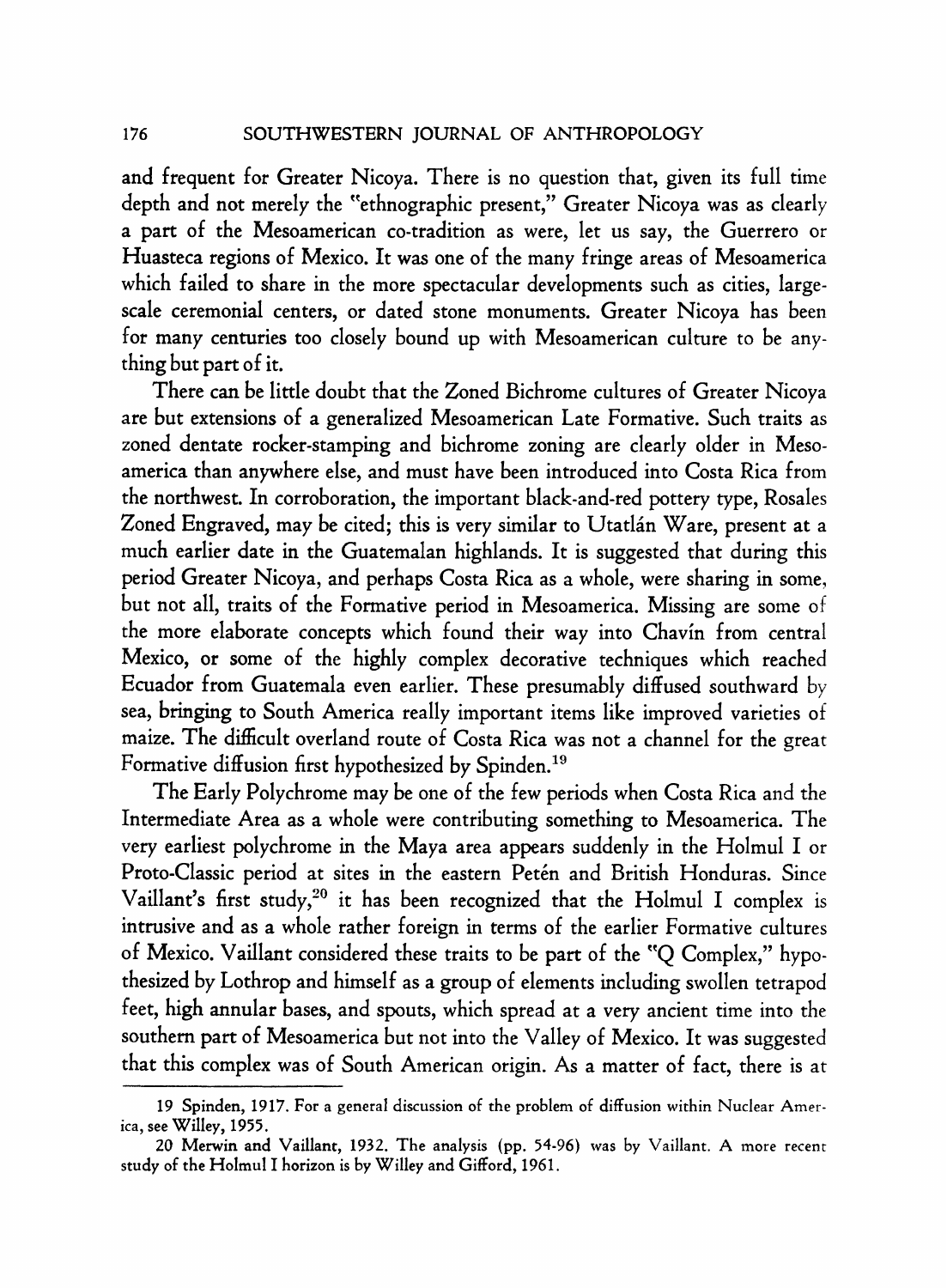least one vessel with the Holmul I burials,<sup>21</sup> pointed out to the writer by G. R. **Willey, which is almost certainly allied with several ceramic types decorated with wavy black lines produced by a multiple brush, all belonging to the Zoned Bichrome period in Greater Nicoya; moreover, since the Zoned Bichrome period largely predates the approximately 300 AD time position for Holmul I, we can suggest intrusion from the south. Although the Costa Rican data on the beginning of polychrome decoration itself is not conclusive, there is enough evidence from both the Intermediate and Caribbean areas to suggest a "sloping horizon" for this important trait-that is, from the Venezuelan coast up into the Maya area. South of central Mexico, polychroming apparently begins with the Tocuyano culture of Venezuela, radiocarbon-dated at 220 BC - 200.22 West along the Caribbean**  coast to Colombia and up to Panamá there is a closely related series of polychrome **styles obviously related to Tocuyano. One of these, the Black-Line style polychrome at Venado Beach in the Canal Zone, is radiocarbon-dated to 227 AD.23 And, as previously stated, polychrome appears for the first time in the Maya region at about 300 AD, in Holmul I, clearly suggesting a southern origin, perhaps through Early Polychrome A of Greater Nicoya. As for the "Q-Complex" itself, present evidence is against an origin outside of southern Mesoamerica, for few of the traits mentioned are of any greater age in Costa Rica or further south.** 

**The cultures of the subsequent Early Polychrome B sub-period in Greater Nicoya are under powerful Maya influence, while naturally retaining some traces of southern elements. This influence was perhaps in part the result of trade, for at least one Early Classic Maya jade from the Guatemalan highlands was recovered in the Early Polychrome cemetery at Las Huacas.24 In ceramics, Maya influence is to be seen in the appearance in Greater Nicoya of polychromes reflecting prototypes of the Tzakol 3 - Tepeu 1 phases of the Peten, and above all, polychromes modeled on the styles of the Ulua-Yojoa region. Closest of all are the resemblances between Yojoa Polychrome and Galo Polychrome vessels of the Early Polychrome**  B sub-period<sup>25</sup>—these are so close that the Nicoya peninsula at this time seems **like a ceramic outpost of the eastern Maya frontier.** 

**With the Middle Polychrome Period, roughly equivalent to the last part of the** 

**<sup>21</sup> Merwin and Vaillant, 1932, pl. 18a.** 

**<sup>22</sup> Cruxent and Rouse, 1958-9, p. 248 and figs. 122-127. The polychrome pottery of Chupicuaro in central Mexico (Porter, 1956) is either contemporary with, or slightly later than, Tocuyano.** 

**<sup>23</sup> Lothrop, 1959.** 

**<sup>24</sup> Hartman, 1907, pl. 45.** 

**<sup>25</sup> See Lothrop, 1926, plates 40 and 69, for examples of Galo Polychrome and Strong, Kidder, and Paul, pl. 12b, for an almost identical specimen of Yojoa Polychrome.**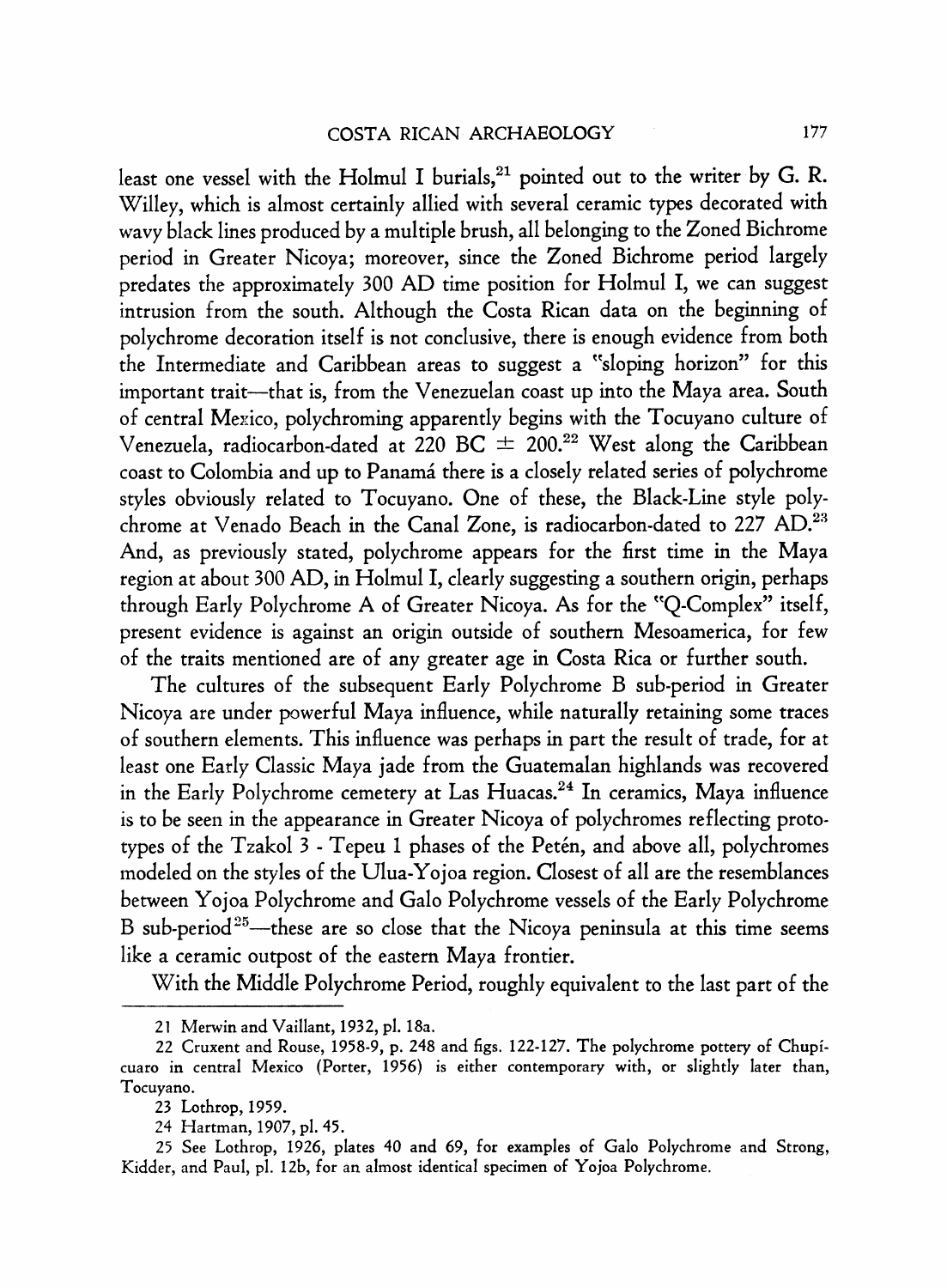**SOUTHWESTERN JOURNAL OF ANTHROPOLOGY** 

**Classic and to the whole of the Toltec Period of Mesoamerica, Greater Nicoya is even more closely bound up with the fortunes of the latter region. While it is evident that the dominant ceramic type on the Costa Rican side of the border,**  Mora Polychrome,<sup>26</sup> is a copy of a Tepeu 3 polychrome both in shape and deco**rative motifs (emphasizing the Maya Kan cross), the affiliations of other Middle Polychrome painted types range even further afield in Mexico proper. Particularly hard to explain are the affinities of Papagayo Polychrome in form (i.e., the bowl with feet in the shape of animal heads or the pear-shaped vase on annular base) and in decoration with post-Classic pottery styles extending in a broad band from Isla de Sacrificios on the Gulf Coast, across the highlands at Cholula, and down to the Pacific Coast of Mexico. Either we must postulate a direct migration from Mexico at this time, the kind claimed by the Chorotega and Nicarao themselves, or else we must look to a particularly intensive trade between Greater Nicoya and central Mexico-and for the latter there is not much evidence.** 

**Nevertheless, Middle Polychrome pottery from Greater Nicoya has been discovered to the northwest, not only in eastern Honduras and eastern El Salvador, where it would be expected, but within the Maya area proper. Papagayo Polychrome vessels have been found in graves or caches associated with Tohil Plumbate**  at Cerro del Zapote, El Salvador<sup>27</sup>; at Copan<sup>28</sup>; and at Zacaleu,<sup>29</sup> all of which **testify to some sort of trade across the Maya border in the Early Post-Classic.** 

**The Late Polychrome Period of Greater Nicoya is equivalent in time to the Late Post-Classic, and one finds further Mexican traits appearing there and in other sub-regions of Costa Rica. Particularly striking are motifs taken from the Mixteca-Puebla codices which embellish some examples of Vallejo Polychrome in Greater Nicoya. These include the Mexican Earth Monster, as well as Quetzalc6atl in his guise as the Wind God. Among the demonstrably late sculptures of Mercedes, on the Atlantic side of the Cordillera in Giietar territory, there is even a Chac Mool-altered, it is true, from the Toltec-Aztec prototype but clearly recognizable.30 From these examples, it is apparent that not many centuries before the conquest there was a renewal of contact with Mexico, or perhaps another migration. We will return to this in a moment.** 

**What can be said about the introduction of metallurgy into Mesoamerica, from the Costa Rican standpoint? Given the meagre data now at hand, it is believed that the entire Isthmian region had little or nothing to do with such an** 

**<sup>26</sup> Mora Polychrome can be seen in Lothrop, 1926, pl. 80, c-f.** 

**<sup>27</sup> Boggs, 1944, fig. 3d.** 

**<sup>28</sup> Longyear, 1952, p. 43 (in Tomb 10).** 

**<sup>29</sup> Woodbury and Trik, 1953, pp. 194-195 (in Grave 15-1).** 

**<sup>30</sup> Mason, 1945, Plate 35c.**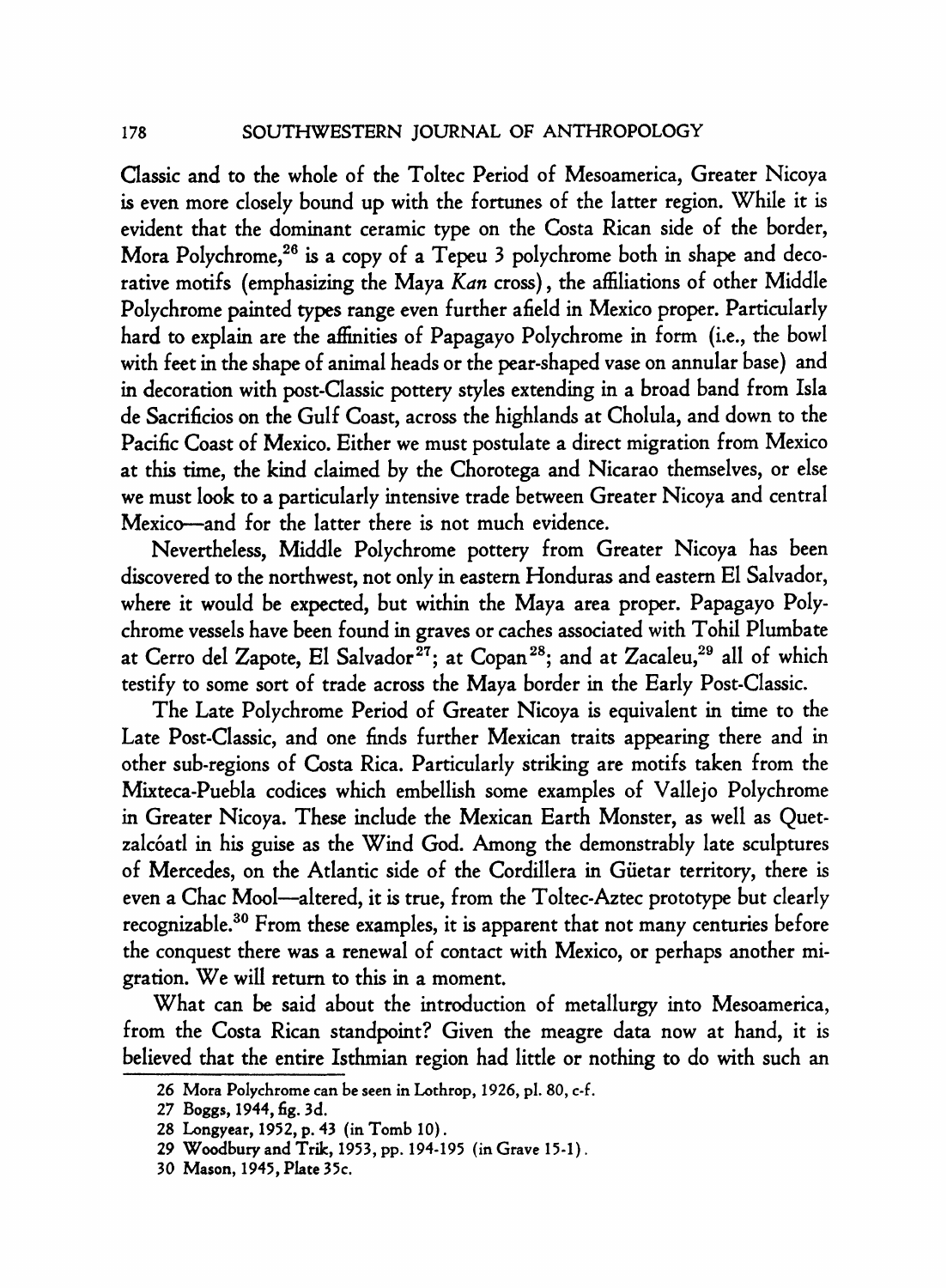| CHIRIQUÍ              |                                                                      |      | "Classic" Chiriqui            |      |             |                      |     |    |     |              | Agues Buenas                                                                                                                                                                |     |     |                |                                                                  |     | Scarified Ware |                                        |   |
|-----------------------|----------------------------------------------------------------------|------|-------------------------------|------|-------------|----------------------|-----|----|-----|--------------|-----------------------------------------------------------------------------------------------------------------------------------------------------------------------------|-----|-----|----------------|------------------------------------------------------------------|-----|----------------|----------------------------------------|---|
| DIQUÍS                |                                                                      |      | Late Diquis<br>(Palmar style) |      |             | Middle Diquís?       |     |    |     | Early Diquis |                                                                                                                                                                             |     |     |                |                                                                  |     |                |                                        | ë |
| OLD LINE              |                                                                      |      | Mercedes                      |      |             |                      |     |    |     |              |                                                                                                                                                                             |     |     |                |                                                                  |     |                | $\epsilon$ And and also the $\epsilon$ |   |
| CENTRAL PLATEAU       | Lo's Limones<br>Curridabat ?<br>Chiract<br>Orosí<br>Retes<br>Cartago |      |                               |      |             |                      |     |    |     |              |                                                                                                                                                                             |     |     |                |                                                                  |     | ٢<br>á         |                                        |   |
| <b>GREATER NICOYA</b> |                                                                      |      | Late Polychrome               |      |             | Polychrame<br>Middle |     |    |     |              | $ \frac{\mathcal{E}ar/y}{\mathcal{P}olyd$ rome $\mathcal B$ '<br>$\frac{\mathcal{E}\boldsymbol{\omega} \boldsymbol{\prime} \boldsymbol{\mathit{y}}}{\mathit{PoisChrome}}$ A |     |     | Zoned Bichrome |                                                                  |     |                |                                        |   |
|                       | 1500                                                                 | 1400 | 1300                          | 1200 | <b>ool/</b> | 000/                 | 800 | 88 | 900 | 89           | 500                                                                                                                                                                         | 400 | 300 | 200            | $\begin{array}{c} \mathbf{A} \cdot \mathbf{B} \end{array}$<br>00 | o.c | 100            | 2.00                                   |   |

r ٦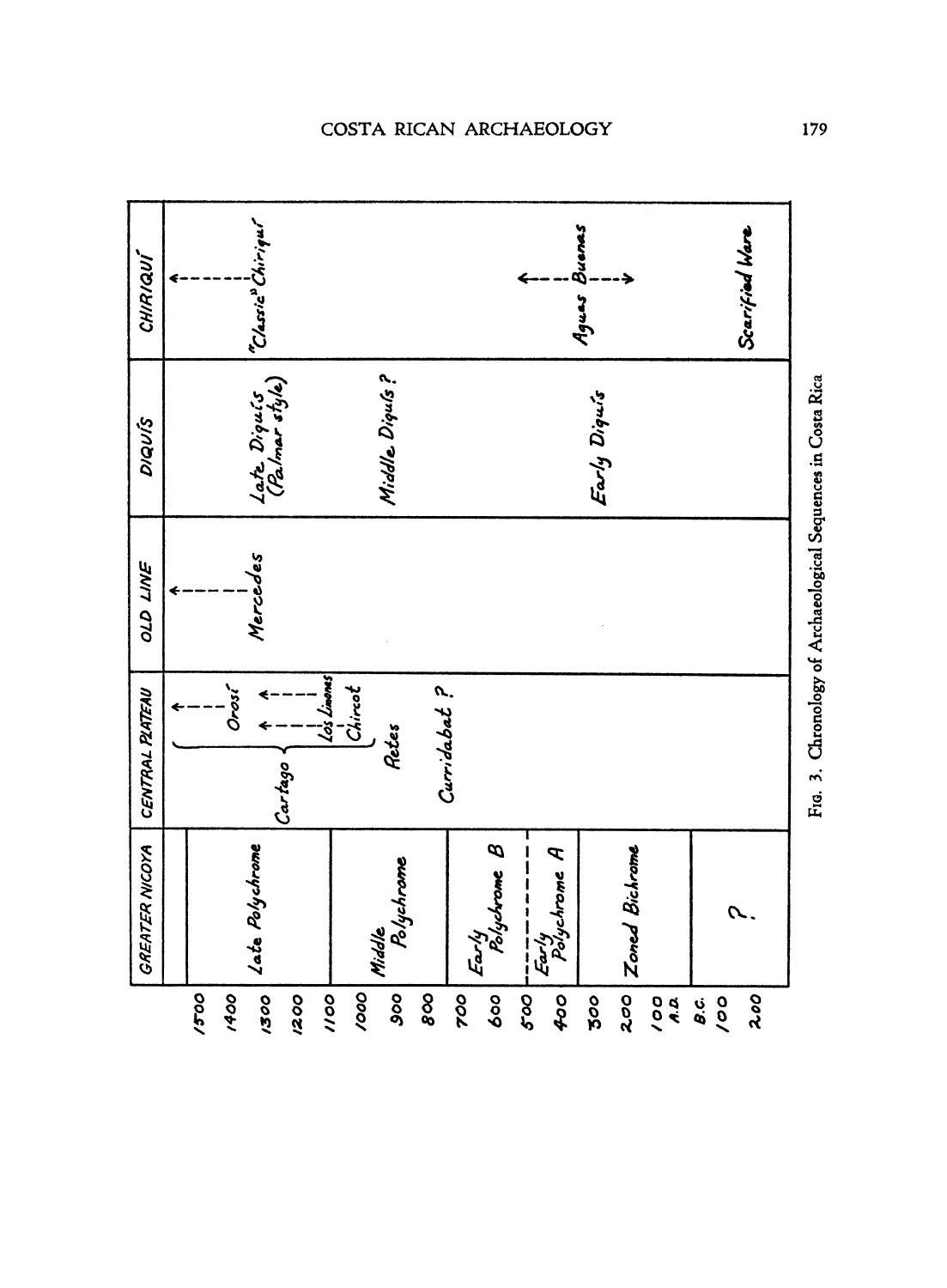**introduction. The antiquity of metal-working in northwestern South America has**  been conclusively demonstrated by Lothrop<sup>31</sup> and others; its lateness in Meso**america is likewise certain. Because it is highly likely that the art was diffused from south to north, it has usually been assumed that this was overland, via the Isthmian countries of the Intermediate Area. However, in Costa Rica at any rate, there is every reason to believe that metallurgy, particularly the lost-wax technique of casting gold objects, is very late indeed, certainly not earlier than 1100 AD. It has not yet been found associated with Middle Polychrome cultures or with other cultures on that time level. In southern Costa Rica, furthermore, gold objects, from what little is known, are associated with the kind of pottery that was in use at contact times, and there is testimony by Columbus and others that the Isthmian peoples were still making and using gold pendants as late as that. Furthermore, such objects are almost non-existent in the region between central Costa Rica and the Maya-Mexican area.** 

On the other hand, recent information<sup>32</sup> suggests that metalworking had **already reached the Pacific Coast of Mexico by the end of the Late Classic, implying a spread of the techniques involved directly by sea from coastal Peru or Ecuador, skirting Isthmian Central America. The Panamanian objects of gold that were cast into the Sacred Cenote at Chichen Itza at some unknown but probably very late date may also have been traded by boat, this time along the Atlantic.33 At any rate, metallurgy was definitely not a contribution of Costa Rica to Mesoamerica.** 

**To summarize, Greater Nicoya can best be considered as the southernmost sub-region of Mesoamerica, being throughout its prehistory in the cultural shadow thrown by the higher civilizations of the Maya and Mexicans. Its closest contacts, as one would expect, were always with the Maya area, although none of the more advanced traits such as masonry temples and dated stelae were diffused to these frontier people. There is some indication, although it is hardly conclusive, for the kind of direct migration from central or southern Mexico which the linguistic and ethnohistoric evidence suggest. The first wave may have brought in the Chorotega around the 8th century AD to initiate the Middle Polychrome period. The second could have resulted in the invasion of Nahua speakers, later known as the**  Nicarao;<sup>34</sup> if this happened at about the beginning of the 12th century AD, it

**<sup>31</sup> Lothrop, 1950.** 

**<sup>32</sup> Meighan, 1960.** 

**<sup>33</sup> Lothrop, 1952, pp. 94-105.** 

**<sup>34</sup> See discussion in Chapman, 1960, pp. 74-76, 91-96. This author also sees an initial migration from southern Mexico by the Chorotega, and an influx of Nahua-speaking Nicarao from the Cholula region several centuries later. Utilizing early sources (G6mara and Motolinia), she fur-**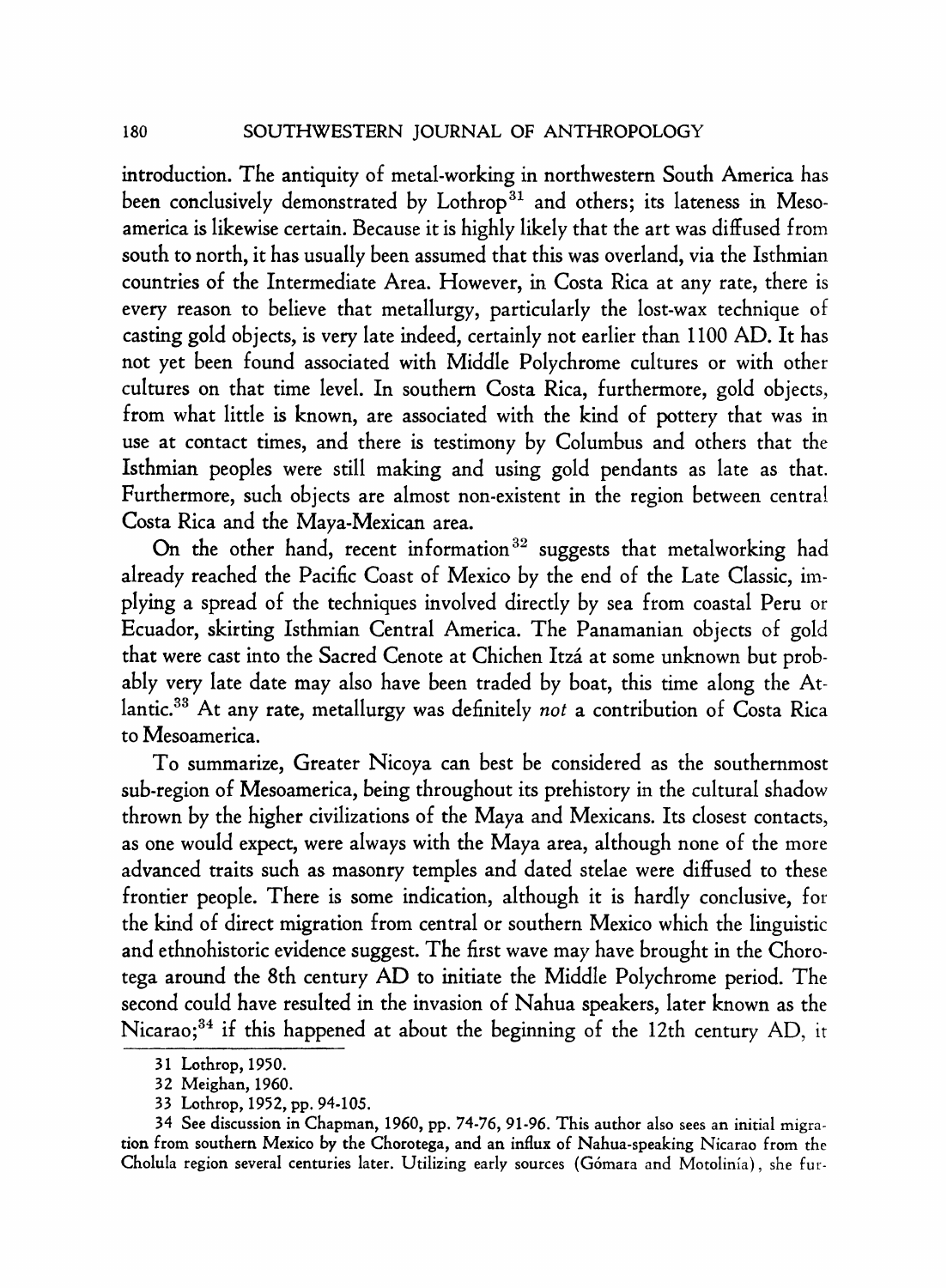**would explain the sudden appearance of motifs in the style of the Mexican codices on Late Polychrome pottery. This latter migration might have been correlated with the collapse of the Toltec state and the subsequent fall of central Mexico into a condition of feudalism, at which time we know that many Mexican groups were dispersed far beyond their tribal frontiers.** 

**Finally, it can be said that extra-Nicoya Costa Rica had no really profound effects upon Mesoamerica, other than the possible introduction of polychrome. Previous theories of a northern influx of traits from South America, such as were postulated by Lothrop and Kidder in 1940,35 cannot be justified in the light of present evidence. On the other hand, a hypothesis of movement of high culture traits to the south through the Intermediate Area, proposed by Spinden and revived by Willey, Strong, Porter, and others, is apparently also untenable. The truth seems to be that Mesoamerica did exert an early and really important influence on South America, and that the latter did at later dates export to the north such techniques as mold-manufacture of figurines and metalworking, but these flows of culture traits were entirely sea-borne. Most of Costa Rica, and the Intermediate Area itself, remained a cul-de-sac open at both ends, within which civilization never appeared.** 

## **BIBLIOGRAPHY**

- **BOGGS, STANLEY H.** 
	- **1944 A Preconquest Tomb on the Cerro del Zapote, El Salvador (Carnegie Institution of Washington, Notes on Middle American Archaeology and Ethnology, no. 32).**
- **CHAPMAN, ANNE M.** 
	- 1960 Los Nicarao y Los Chorotega Según las Fuentes Históricas (Universidad **de Costa Rica, Serie Historia y Geografia, no. 4).**
- **COE, MICHAEL D.** 
	- **1960 Archeological Linkages with North and South America at La Victoria, Guatemala (American Anthropologist, vol. 62, pp. 363-393).**
- **COE, MICHAEL D., AND CLAUDE F. BAUDEZ** 
	- **1961 The Zoned Bichrome Period in Northwestern Costa Rica (American Antiquity, vol. 26, pp. 505-515).**
- **CRUXENT, J. M., AND IRVING ROUSE** 
	- **1958 An Archeological Chronology of Venezuela (2 vols., Pan American Union, Social Science Monographs, no. 6).**
- **HABERLAND, WOLFGANG** 
	- **1959 Archiologische Untersuchungen in Siidost Costa Rica (Acta Humboldtiana, Series Geographica et Ethnographica, no. 1).**

**ther suggests a third and final influx of Nahua speakers, who were said to have arrived by canoes as late as a hundred years before the Spanish Conquest.** 

**35 Lothrop, 1940; Kidder, 1940.**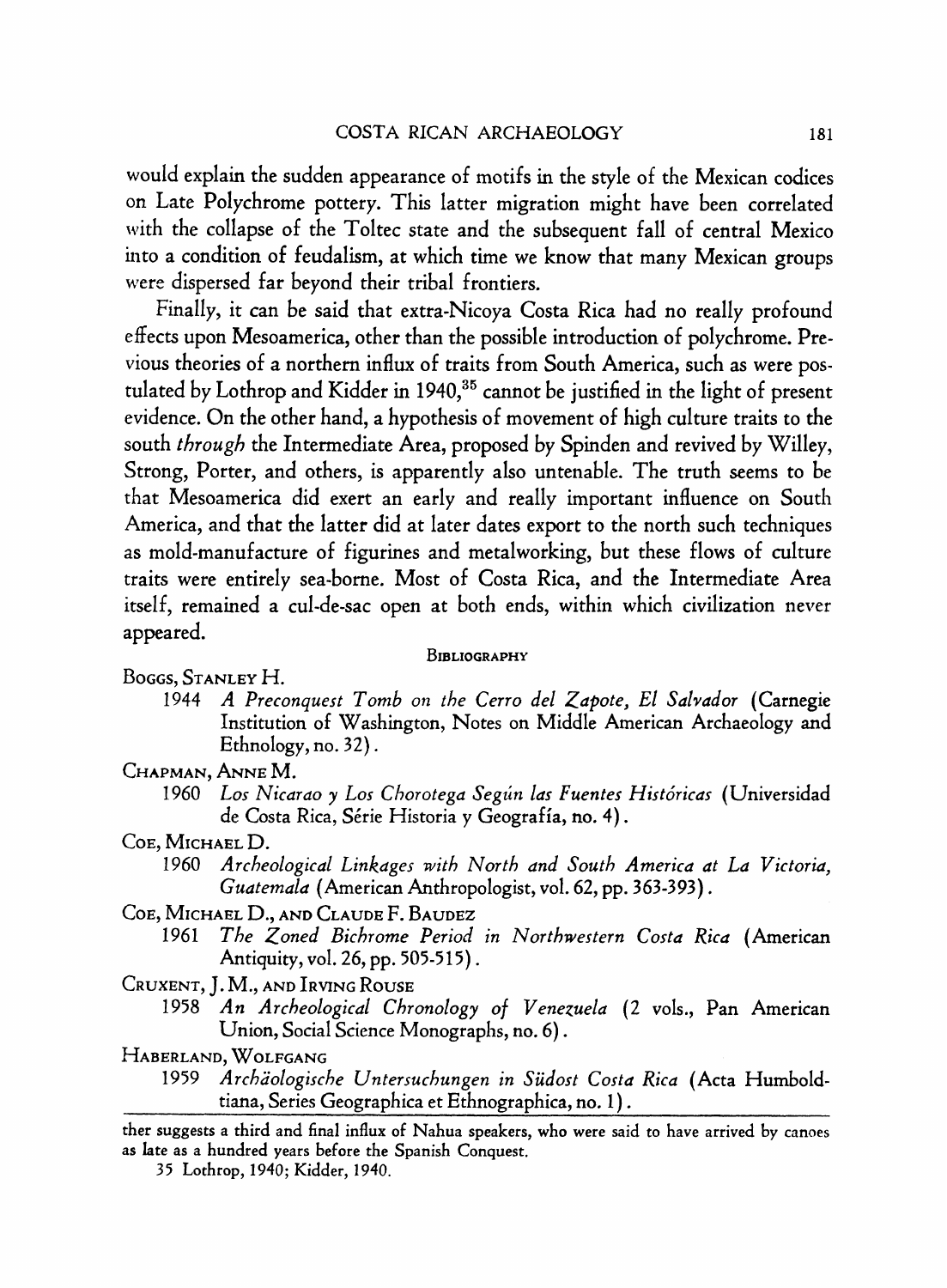- **HARTMAN, C. V.** 
	- **1901 Archaeological Researches in Costa Rica (Royal Ethnographical Museum, Stockholm).**
	- **1907a Archaeological Researches on the Pacific Coast of Costa Rica (Memoirs of the Carnegie Museum, vol. 3, no. 1).**
	- **1907b The Alligator as a Plastic Decorative Motive in Costa Rican Pottery (American Anthropologist, n.s., vol. 9, no. 2).**
- **KIDDER, ALFRED II.** 
	- **1940 "South American Penetrations in Middle America" (in The Maya and Their Neighbors, pp. 441-459. New York: Appleton-Century).**
- **LONGYEAR, JOHN M., III** 
	- **1952 Copan Ceramics, A Study of Southeastern Maya Pottery (Carnegie Institution of Washington, publication 597).**
- **LOTHROP, SAMUEL K.** 
	- **1926 Pottery of Costa Rica and Nicaragua (2 vols., Museum of the American Indian, Heye Foundation).**
	- **1940 "South America as Seen from Middle America" (in The Maya and Their Neighbors, pp. 417-429, New York: Appleton-Century).**
	- **1950 Ancient American Gold and Jade (Cincinnati: Taft Museum).**
	- **1952 Metals from the Cenote of Sacrifice, Chichen Itza, Yucatan (Memoirs, Peabody Museum of Archaeology and Ethnology, vol. 10, no. 2).**
	- **1959 "A Re-Appraisal of Isthmian Archaeology" (in Amerikanistische Miszellen, pp. 87-91, Mitteilungen aus dem Museum fur Volkerkunde in Hamburg, 25).**
- **MASON, J. ALDEN** 
	- **1945 Costa Rican Stonework (American Museum of Natural History, Anthropological Papers, vol. 39, pt. 3).**
- **MEIGHAN, CLEMENT W.** 
	- **1960 Prehistoric Copper Objects from Western Mexico (Science, vol. 131, p. 1534).**
- **MERWIN, R. E., AND GEORGE C. VAILLANT** 
	- **1932 The Ruins of Holmul, Guatemala (Memoirs, Peabody Museum of American Archaeology and Ethnology, vol. 3, no. 2).**
- **PORTER, MURIEL NOE** 
	- **1956 Excavations at Chupicuaro, Guanajuato, Mexico (Transactions of the American Philosophical Society, n.s., vol. 46, pt. 5).**
- **SPINDEN, H. J.** 
	- **1917 The Origin and Distribution of Agriculture in America (19th International Congress of Americanists, pp. 269-276, Washington).**
- **STEWARD, JULIAN H., AND LOUIS C. FARON** 
	- **1959 Native Peoples of South America (New York: McGraw-Hill).**